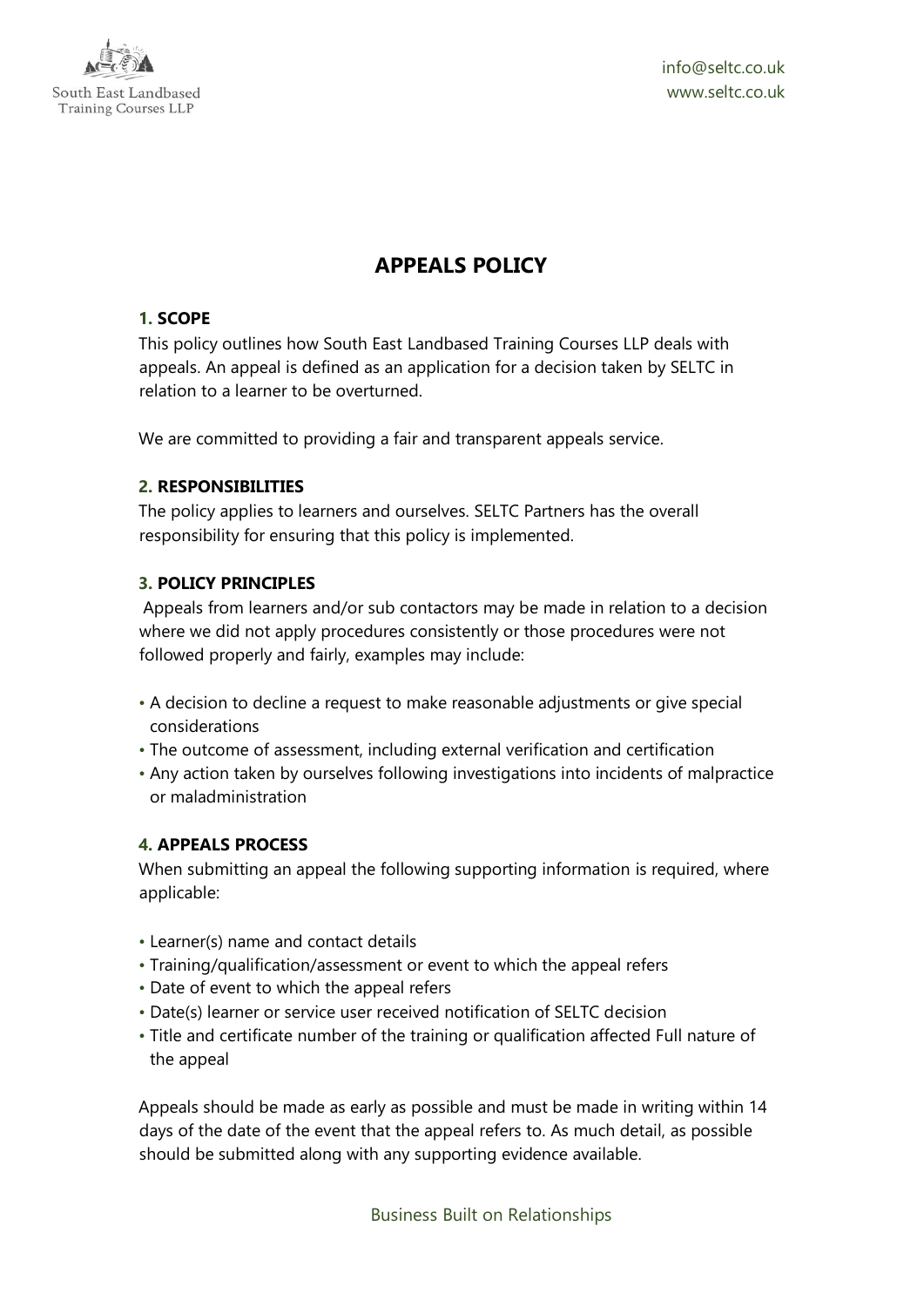

An initial response to appeals will normally be made within 5 working days, and a partner of SELTC will appoint a nominated representative of SELTC to conduct the investigation. The representative will not have had any involvement in the training and assessment process relating to the learner or service user and will be qualified to make a final decision.

A written response will be given to all reasonable written appeals (letter or email) within a maximum of 10\* working days from the date of receipt of the appeal to either:

- Amend our original decision considering the new rationale/evidence being put forward and which has now been reviewed; or
- Confirm we stand by our original decision and in doing so the rationale for this decision and where the appellant is not content with the decision made they may appeal to the relevant regulatory body (SQA Accreditation, Ofqual, Qualifications Wales). \*If this time needs to be extended the applicant will be advised stating a predicted reply date.

Complaints procedure and contact details for a regulator or a regulated Awarding Organisation can be obtained from the following regulators website.

• Ofqual<https://www.gov.uk/government/organisations/ofqual>

Where a referral is made to the regulators, we will take appropriate, preventative and/or corrective action to prevent re-occurrence as appropriate, such as:

- Identifying any other learners who have been affected to correct and mitigate, as far as possible, the effect of the failure (e.g. and amend the results for the learner(s) affected following an appropriate investigation)
- Reviewing our associated processes and policies to ensure that the 'failure' does not occur again or mitigate the situation as far as possible if the failure that occurred cannot be corrected
- Cooperating with any follow-up investigations required by the regulators and, if appropriate, agree any remedial action with them.

Where the appeal relates to the outcome of assessment, we will ensure independent review any assessment evidence concerned.

Business Built on Relationships